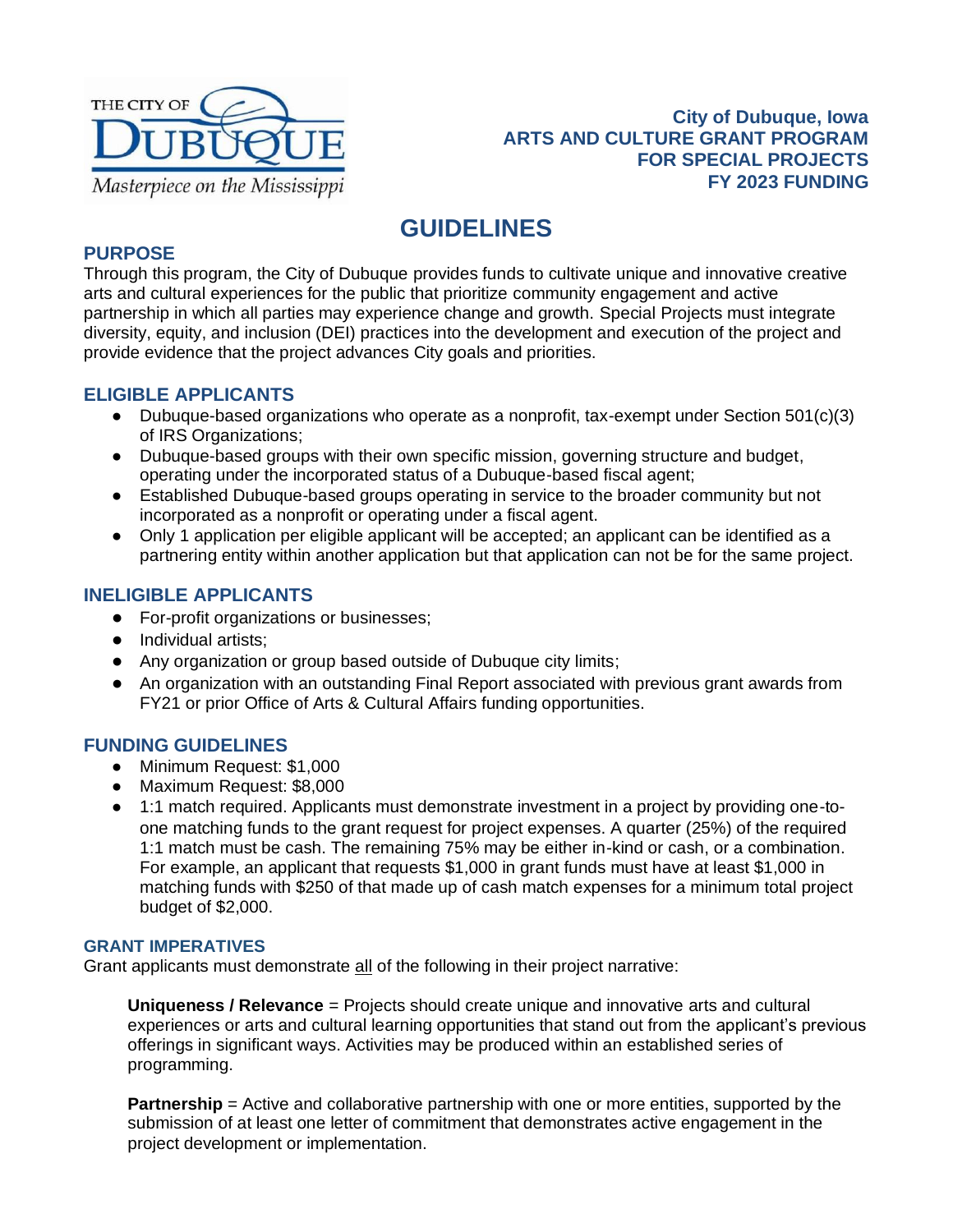**DEI** = Planning efforts and stated outcomes integrate practices that engage and/or represent diverse populations, advance equity, and create inclusive access to project activities.

## **ELIGIBLE ACTIVITIES AND EXPENSES**

Proposed public activities requesting grant funding must be conducted within Dubuque city limits; eligible expenses may be paid to vendors based outside of Dubuque.

Projects may include the creation, performance, exhibition, publication, or presentation of arts and cultural experiences or arts and cultural learning opportunities related to:

- Cultural and Historic Resources
- Folk and Traditional Arts
- Theater, Performing Arts
- Spoken Word
- Literature
- Dance
- **Music**
- Film
- Visual Art: 2D or 3D, Digital, New Media, Installation Art, Murals or Public Art, Performance Art

● Equipment purchases under \$500

meeting project outcomes

● Other Arts and Cultural Learning Opportunities

● Employee or volunteer costs essential to

Eligible expenses are those dedicated specifically to the project and can include:

- Artist or Contractor Fees
- Licensing or Subscription Fees
- Supplies and Materials
- Space and Equipment Rental
- Domestic Travel

## **INELIGIBLE ACTIVITIES AND EXPENSES**

- Projects that occur prior to or after the funding period
- Ongoing projects or programs with arbitrary beginning and end dates
- Projects or activities not open to the public
- General operating expenses
- Religious, political, and sports activities
- Fundraising or benefit events
- Competitions, contests, or awards to honor or recognize achievement
- Food, beverage, or catering costs
- International travel

● Marketing and Publicity

- Capital projects, ie. construction, property renovation
- Major equipment purchases (over \$500)
- Regranting
- Lobbying activities
- Acquisition or purchase of artwork for permanent collections including public art installations

## **APPLICATION SUBMISSION**

Applications must be [submitted online](https://cityofdubuque.slideroom.com/#/permalink/program/65909) no later than **11:59PM on Friday, May 13, 2022**. Include only the materials requested in the online application. Changes or additional materials outside of the submission deadline will not be accepted.

## **TIMELINE**

- **Tuesday, March 15 –** FY23 program materials available at [www.cityofdubuque.org/artsgrants](http://www.cityofdubuque.org/artsgrants)
- **Friday, April 8 from 2-3PM**  Informational Webinar [via GoToWebinar](https://attendee.gotowebinar.com/register/8175527981441455371)
- **Friday, May 13 by 11:59PM**  Special Projects grant applications due
- **July** Notifications and contracts released
- **August** Anticipated disbursement of funds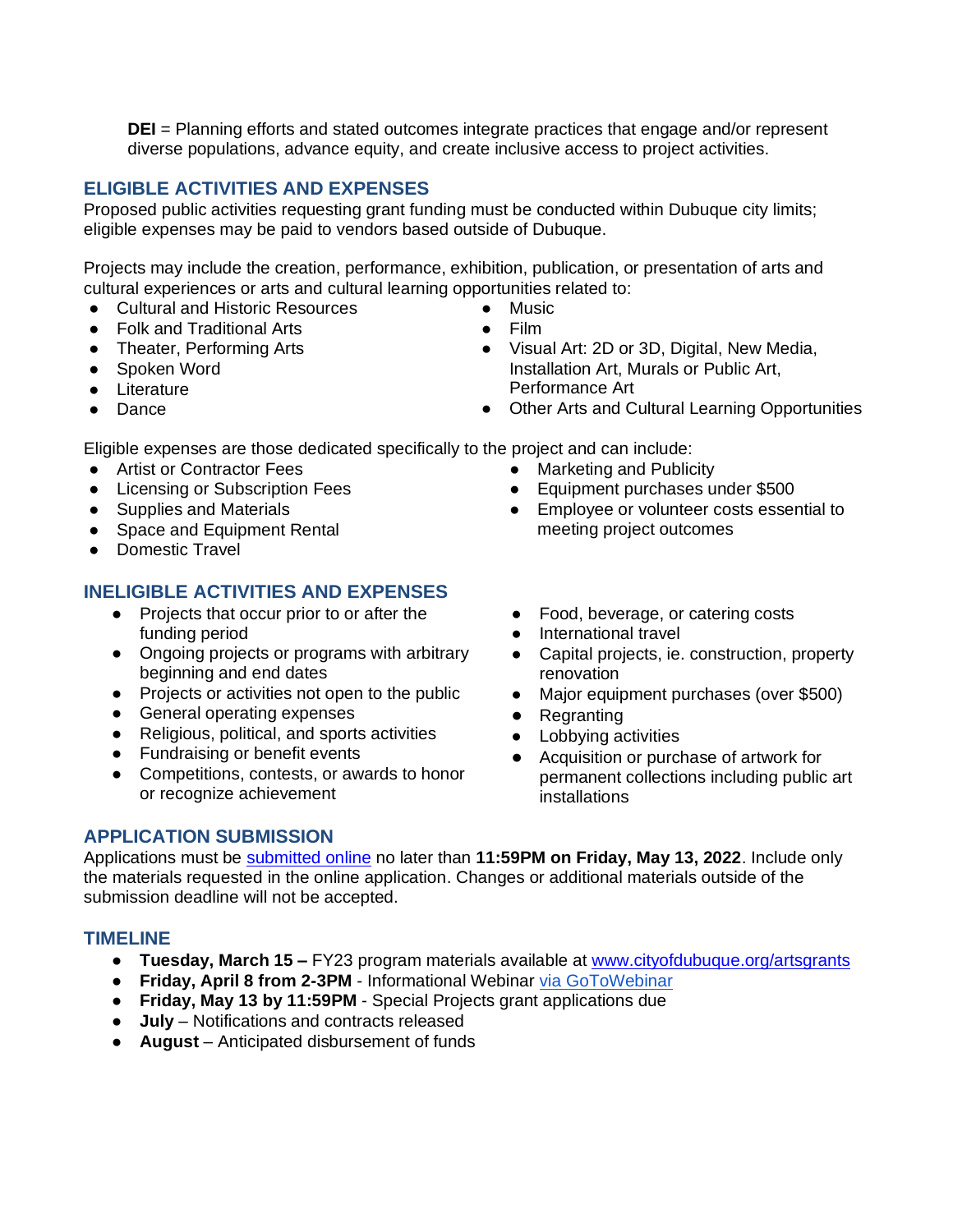## **RATING CRITERIA**

- 1. Project goals and objectives highlight what makes the project unique, innovative, and timely regarding potential community impact and addresses how the project fits within the applicant's mission. **(3 points)**
- 2. Evidence of active partnership through explanation of roles and responsibilities of all partners involved in the project development and implementation. **(3 points)**
- 3. Planning efforts and stated outcomes integrate DEI practices to engage and/or represent diverse populations, advance equity, and create inclusive access to culturally relevant activities. **(3 points)**
- 4. Organizational readiness to implement the project based on timeline, budget appropriateness, and evaluation methods. **(3 points)**
- 5. Evidence of the project actively advances the City of Dubuque's goals, priorities, and plans, especially but not explicitly, the Arts & Culture Master Plan. **(3 points)**

## **IMPORTANCE OF DIVERSITY, EQUITY & INCLUSION (DEI)**

The City of Dubuque strives to be an equitable community of choice and prioritizes support to organizations and programs that intentionally apply an equity lens, explicit of but not limited to race, to program access and inclusion. It is important that grantees are able to share examples of their commitment to welcoming and serving any and all Dubuque residents by presenting diverse and culturally aware experiences, representing diverse voices, and expanding access.

### **REVIEW OF APPLICATIONS**

Applications are scored by a panel of professionals in the arts, culture, or nonprofit management fields. Scoring is reviewed by the Arts and Cultural Affairs Advisory Commission to provide a recommendation for City Council approval.

#### **ACKNOWLEDGEMENT**

If awarded funding, the applicant must acknowledge the City of Dubuque's support in appropriate communications pertaining to this grant. Recognition guidelines and logos are [available for download at](https://www.cityofdubuque.org/392/Funding-Programs)  [the City's website.](https://www.cityofdubuque.org/392/Funding-Programs)

#### **REPORTING**

Applicants must submit a performance report within 60 days of the end of the funding cycle no later than August 31, 2023. The applicant agrees to retain all financial records, reporting documents, and all other records pertinent to the City of Dubuque grant program for a period of three calendar years beyond the contract.

### **ACCESSIBILITY AND QUESTIONS**

We are committed to making our programs and services accessible to everyone. Please contact the Office of Arts and Culture Affairs at 563.690.6059 or [jbrant@cityofdubuque.org](mailto:jbrant@cityofdubuque.org) to request any accommodations, translation, interpretation, or other assistance you need in completing this process. The applicant is solely responsible for the content and timely submission of this grant.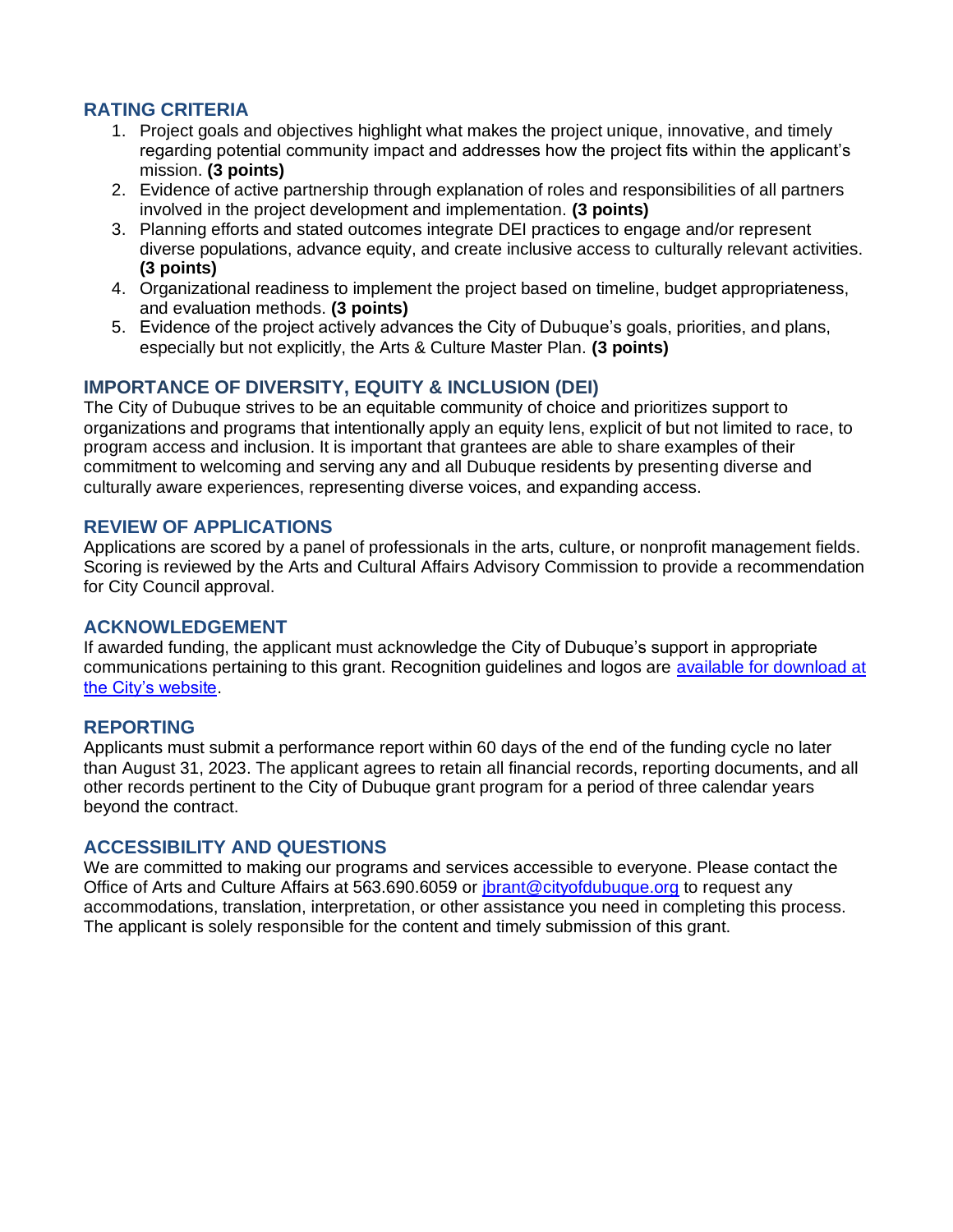# **SCORING RUBRIC**

#### **1. Project goals and objectives highlight what makes the project unique, innovative, and timely regarding potential community impact and addresses how the project fits within the applicant's mission: 3 points**

| Project description is clear with   | Project description is satisfactory   | Project description fails to          |
|-------------------------------------|---------------------------------------|---------------------------------------|
| stated goals and objectives that    | with stated goals and objectives      | communicate the goals and             |
| address community needs or          | that loosely take into consideration  | objectives; project does not          |
| interests. It is obvious that the   | the needs or interests of the         | consider community needs or           |
| project aims to maximize the impact | community. The project's impact as    | interests and the potential impact is |
| of a cultural experience that is    | an arts and cultural experience is    | scant. The project does not differ    |
| unique, innovative, and timely.     | moderate. Elements that make the      | from the applicant's established      |
| Several factors make the project    | project unique, innovative, or timely | programs or duplicates offerings      |
| substantially different from        | are modest.                           | already available to the community.   |
| applicant's past programming,       |                                       | Project activities are conventional.  |
| independent of or within an ongoing |                                       |                                       |
| series.                             |                                       |                                       |

### **2. Evidence of active partnership through explanation of roles and responsibilities of all partners involved in the project development and implementation: 3 points**

| Partnership roles and                  | Partnership roles are loosely       | Demonstration of active               |
|----------------------------------------|-------------------------------------|---------------------------------------|
| responsibilities are clearly defined.  | defined. Stated responsibilities of | collaboration partnership is lacking. |
| Partners are actively engaged in       | partners demonstrate limited active | Partners are not actively involved in |
| development and successful             | collaboration. Letter(s) of         | the development or execution of the   |
| execution of the project. Letter(s) of | commitment from partner(s)          | project. Letter(s) of commitment      |
| commitment from partner(s) aligns      | generally support the applicant's   | from partner(s) do not support the    |
| directly with applicant's narrative.   | narrative.                          | applicant's narrative.                |

#### **3. Planning efforts and stated outcomes integrate DEI practices to engage and/or represent diverse populations, advance equity, and create inclusive access to culturally relevant activities: 3 points**

| Project clearly incorporates DEI<br>practices in planning, outreach, and<br>execution. Efforts to include,<br>connect with, or represent diverse<br>populations or cultural experiences | Project moderately incorporates<br>DEI practices in aspects of the<br>project's planning, marketing, and<br>execution. Diverse populations or<br>cultural experiences are somewhat | Project demonstrates little<br>understanding of what diversity,<br>equity, and inclusion means or<br>minimally demonstrates an effort to<br>include or represent diverse |  |
|-----------------------------------------------------------------------------------------------------------------------------------------------------------------------------------------|------------------------------------------------------------------------------------------------------------------------------------------------------------------------------------|--------------------------------------------------------------------------------------------------------------------------------------------------------------------------|--|
| are prioritized. Project accessibility<br>is maximized. Marketing strategy is<br>well defined and incorporates<br>innovative strategies to reach<br>diverse audiences.                  | associated with or included in the<br>project. Proposed marketing plan is<br>adequate and attempts to reach<br>diverse audiences.                                                  | populations. The marketing plan is<br>insufficient and outreach to diverse<br>groups is not considered.                                                                  |  |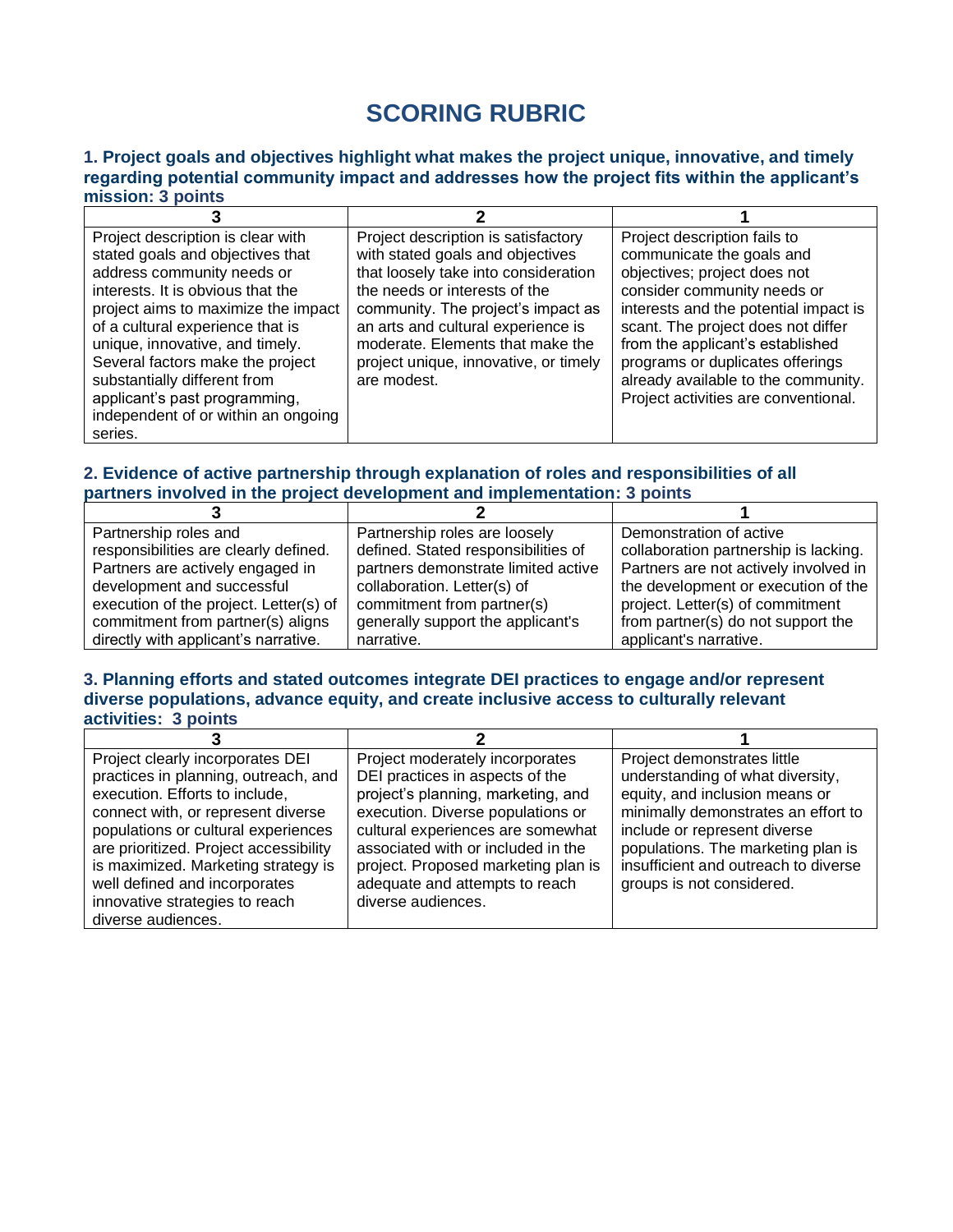#### **4. Organizational readiness to implement the project based on timeline, budget appropriateness, and evaluation methods: 3 points**

| Project timeline demonstrates<br>thoughtful planning and detailed<br>consideration of major tasks<br>needed for successful<br>implementation within the funding<br>period. Methods for measuring and<br>evaluating project outcomes are<br>clearly defined. Project budget and<br>proposed use of funds are clear<br>and appropriate. | Timeline is generally defined but<br>some key tasks are overlooked or<br>not considered. Methods for<br>measuring and evaluating project<br>outcomes are loosely defined or<br>irrelevant to the project. Budget and<br>proposed use of funds are<br>disproportionate to project scope;<br>some expenses are ineligible for<br>grant support. | Timeline of tasks is insufficient and<br>raises concerns about project<br>achievability. Evaluation methods<br>and measures are weak, unclear,<br>or inadequate. Project budget or<br>intended use of requested funds is<br>unclear. |
|---------------------------------------------------------------------------------------------------------------------------------------------------------------------------------------------------------------------------------------------------------------------------------------------------------------------------------------|-----------------------------------------------------------------------------------------------------------------------------------------------------------------------------------------------------------------------------------------------------------------------------------------------------------------------------------------------|--------------------------------------------------------------------------------------------------------------------------------------------------------------------------------------------------------------------------------------|

## **5. Evidence of the organization's activities advancing the City of Dubuque's goals, priorities, and plans, specifically, but not limited to, the Arts & Culture Master Plan: 3 points**

 $\overline{a}$ 

| Project offers creative arts and<br>cultural experiences that directly<br>connect to the City of Dubuque's<br>Arts and Culture Master Plan<br>strategies. Applicant clearly<br>describes how the project actively<br>advances the Plan's priorities.<br>Connection to other City goals,<br>priorities, and plans may be<br>discussed. | Applicant identifies ways the project<br>will advance the City's Arts and<br>Culture Master Plan but is unable<br>to clearly describe how the project<br>advances the Plan's goals and<br>priorities. | How the project aligns with the<br>City's Arts and Culture Master Plan<br>is ambiguous and minimal evidence<br>is provided of how the project<br>advances the City's Arts and<br>Culture Master Plan goals and<br>priorities. |
|---------------------------------------------------------------------------------------------------------------------------------------------------------------------------------------------------------------------------------------------------------------------------------------------------------------------------------------|-------------------------------------------------------------------------------------------------------------------------------------------------------------------------------------------------------|-------------------------------------------------------------------------------------------------------------------------------------------------------------------------------------------------------------------------------|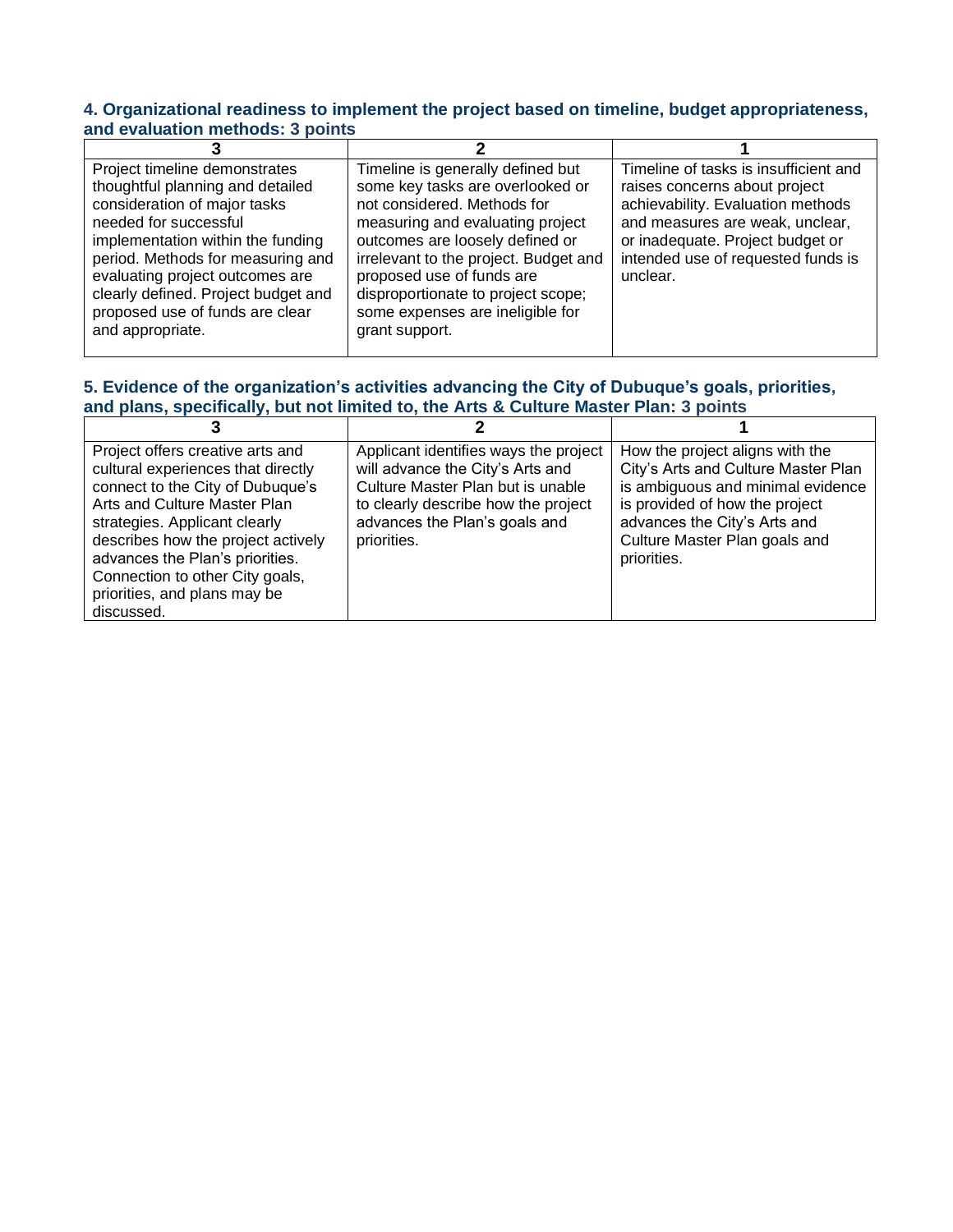# **FOR REFERENCE**

## **CITY OF DUBUQUE ARTS AND CULTURE GOALS FROM THE ARTS AND CULTURE MASTER PLAN**

- 1. **Economic Development:** Encouragement and support of arts and culture are not only quality of life issues, but also a serious economic development strategy. The contributions of the arts and artists are supported and leveraged for economic development, boosting the city's brand and aiding talent attraction and retention.
- 2. **Inclusivity:** Arts and culture in Dubuque promote inclusivity, diversity, harmony and understanding.
- 3. **Integration of Arts and Cultural Community into City Leadership:** The arts and cultural community – artists, performers, administrators, and so on – are fully integrated into the City's decision-making conversations. They are incorporated into economic development, planning, commercial, education strategies. Leadership in these sectors communicate well with the arts community and vice-versa. In addition, the contributions of the arts and of artists to the city's prosperity are recognized.
- 4. **Opportunity and Accessibility:** Dubuque is a city with participatory cultural opportunities in all corners of the community. Barriers to participation, whether physical, intellectual, economic or other, are minimized or removed to encourage equitable opportunities for cultural engagement.
- 5. **Involvement and Participation:** Residents of Dubuque actively participate in the arts and culture. Arts and cultural entities and other sectors enable greater involvement and participation among Dubuque's citizens and visitors.
- 6. **Clear Policies and Strong Management:** Clear policies, guidelines and procedures enable governance of the city's arts and cultural sector and the municipality's involvement with it.

## **PRIORITIES AND STRATEGIES TOWARDS THE GOALS OF THE ARTS AND CULTURE MASTER PLAN**

## **Priority A: Promote and support arts and culture as Dubuque's competitive edge.**

- a. Establish multiple funding streams to support arts and cultural activity.
- b. Develop, attract and retain creative talent.
- c. Develop a regulatory or business incentive framework that promotes and protects Dubuque's arts and cultural assets.
- d. Undertake a strategic branding, marketing and communications campaign promoting awareness of Dubuque's arts and cultural community at home and in other markets and attracting participants from outside Dubuque.

### **Priority B: Boost capacity for arts and culture to thrive**

- a. Designate and empower an individual or entity to lead development of the cultural sector
- b. Clarify roles, responsibilities and guidelines for the Arts and Cultural Affairs Advisory Commission to best leverage their energy and knowledge to the benefit of arts and culture in Dubuque.
- c. Establish a public art policy framework conducive to the arts and cultural activity.
- d. Facilitate communication and coordination among the arts and cultural sector.
- e. Right-size facilities to meet capacity needs for rehearsal, exhibition/performance, education and administration.
- f. Develop organizational and professional capacity.

## **Priority C: Foster engagement at all levels**

- a. Deepen appreciation for arts and culture among the general public.
- b. Provide arts education opportunities to people of all ages, skill levels, and income levels.
- c. Increase availability and accessibility of arts and cultural offerings.
- d. Nurture individual artists, from student to amateur to professional.